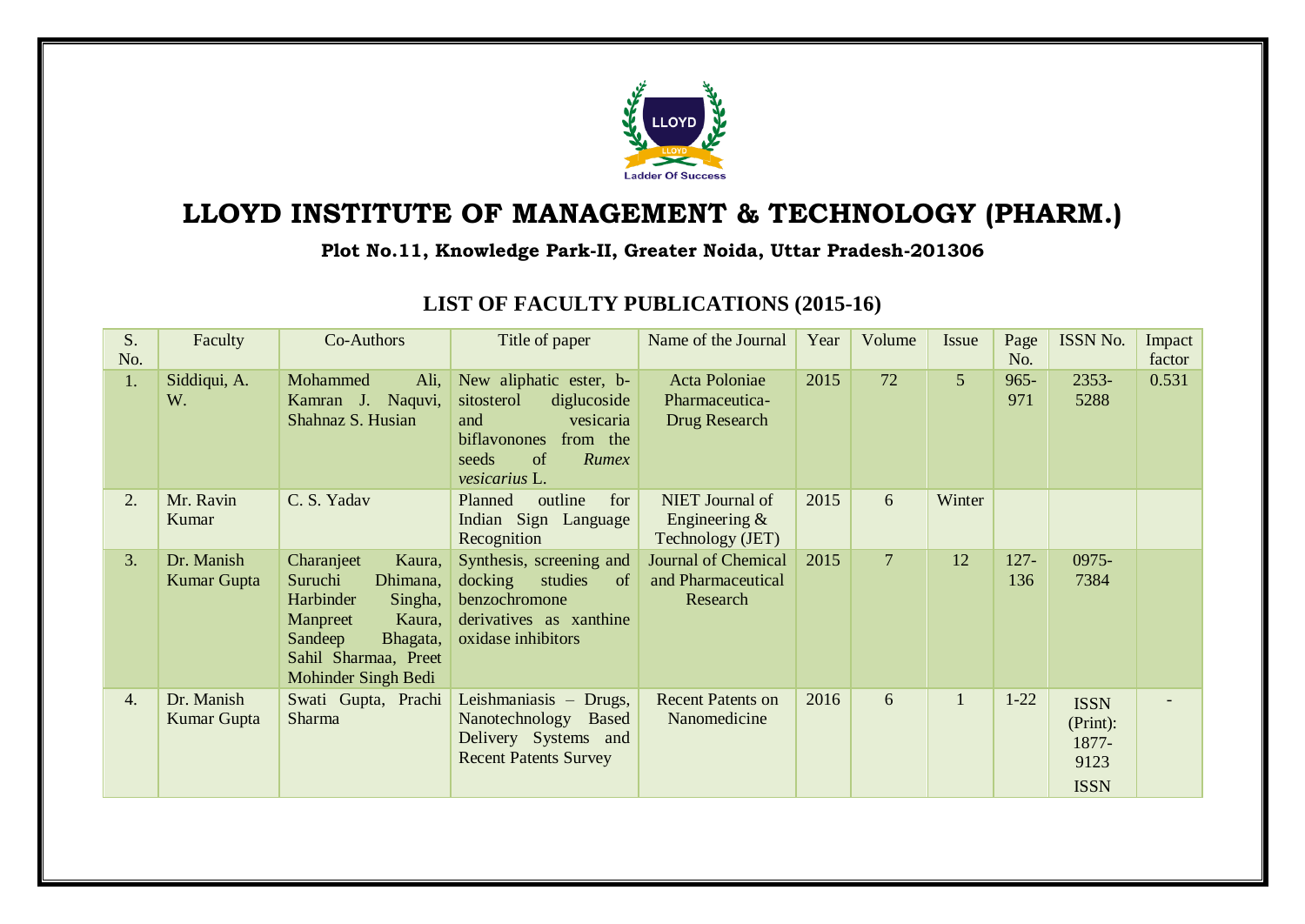|     |                           |                                                                          |                                                                                                                                                                                                         |                                                                    |      |                |                |               | (Online):<br>1877-<br>9131 |     |
|-----|---------------------------|--------------------------------------------------------------------------|---------------------------------------------------------------------------------------------------------------------------------------------------------------------------------------------------------|--------------------------------------------------------------------|------|----------------|----------------|---------------|----------------------------|-----|
| 5.  | Siddiqui, A.<br>W.        | <b>Vanadana</b><br><b>Arora</b><br>Sethi, Govind Mohan                   | Development<br>and<br>evaluation of niosomal<br>formulation<br>of<br>famciclovir.                                                                                                                       | Asian Journal of<br>Pharmaceutical<br>Technology $&$<br>Innovation | 2015 | $\overline{3}$ | 13             | $46-$<br>54   | 2347-<br>8810              |     |
| 6.  | Shivani Singh             | Savita Bhati, Rajeev<br>Ratthi,<br><b>Vandana</b><br>Sethi, Vijay Bhalla | Informed Consent:<br>$\mathbf{A}$<br>Challenge<br>in<br>Real<br><b>Clinical Trials.</b>                                                                                                                 | Research in<br>Pharmacy and<br><b>Health Sciences</b>              | 2015 | $\mathbf{1}$   | $\mathbf{1}$   | $12 -$<br>17  |                            |     |
| 7.  | Rastogi<br>Sameer         | Ajay Pal Singh, Tarun<br>Virmani                                         | Knowledge Processing<br>Outsourcing<br>$(KPO)$ :<br>Opportunities<br>in<br>Pharmacy Research and<br>Development                                                                                         | Indian Journal of<br><b>Drugs</b>                                  | 2015 | $\overline{3}$ | $\overline{3}$ | $71-$<br>78   |                            | 0.5 |
| 8.  | Alankar<br>Shrivastava    | <b>NA</b>                                                                | Determination alfuzosin,<br>silodosin and naftopidil<br>in different matrices- A<br>review                                                                                                              | Iranian Journal of<br>Analytical<br>Chemistry                      | 2015 | $\overline{2}$ | $\overline{2}$ | $77 -$<br>100 |                            |     |
| 9.  | Deepika<br>Pandey         | Banerjee,<br>Sugato<br>Mahua Basu, Nibha<br>Mishra                       | Memory<br>enhancement<br>Tamoxifen<br>by<br>on<br>amyloidosis<br>mouse<br>model                                                                                                                         | Hormones and<br><b>Behavior</b>                                    | 2016 | 79             |                | $70-$<br>73   |                            |     |
| 10. | <b>Savita Bhati</b>       | <b>Shivani</b><br>Singh,<br>Vandana Sethi, Vijay<br><b>Bhalla</b>        | Regulation for Medical<br>Devices in India                                                                                                                                                              | Research in<br>Pharmacy and<br><b>Health Sciences</b>              | 2015 | $\mathbf{1}$   | $\mathbf{1}$   | $13 -$<br>17  |                            |     |
| 11. | Dr. Manish<br>Kumar Gupta | Sahil Sharma, Ajit K.<br>Preet<br>Saxena,<br>Mohinder S. Bedi;           | Triazole linked mono<br>carbonyl curcumin-isatin<br>bifunctional hybrids as<br>novel<br>tubulin<br>anti<br>Design,<br>agents:<br>biological<br>synthesis,<br>evaluation<br>and<br>modeling<br>molecular | Bioorganic &<br>Medicinal<br>Chemistry                             | 2015 | 23             | <b>NA</b>      | 7165<br>7180  |                            |     |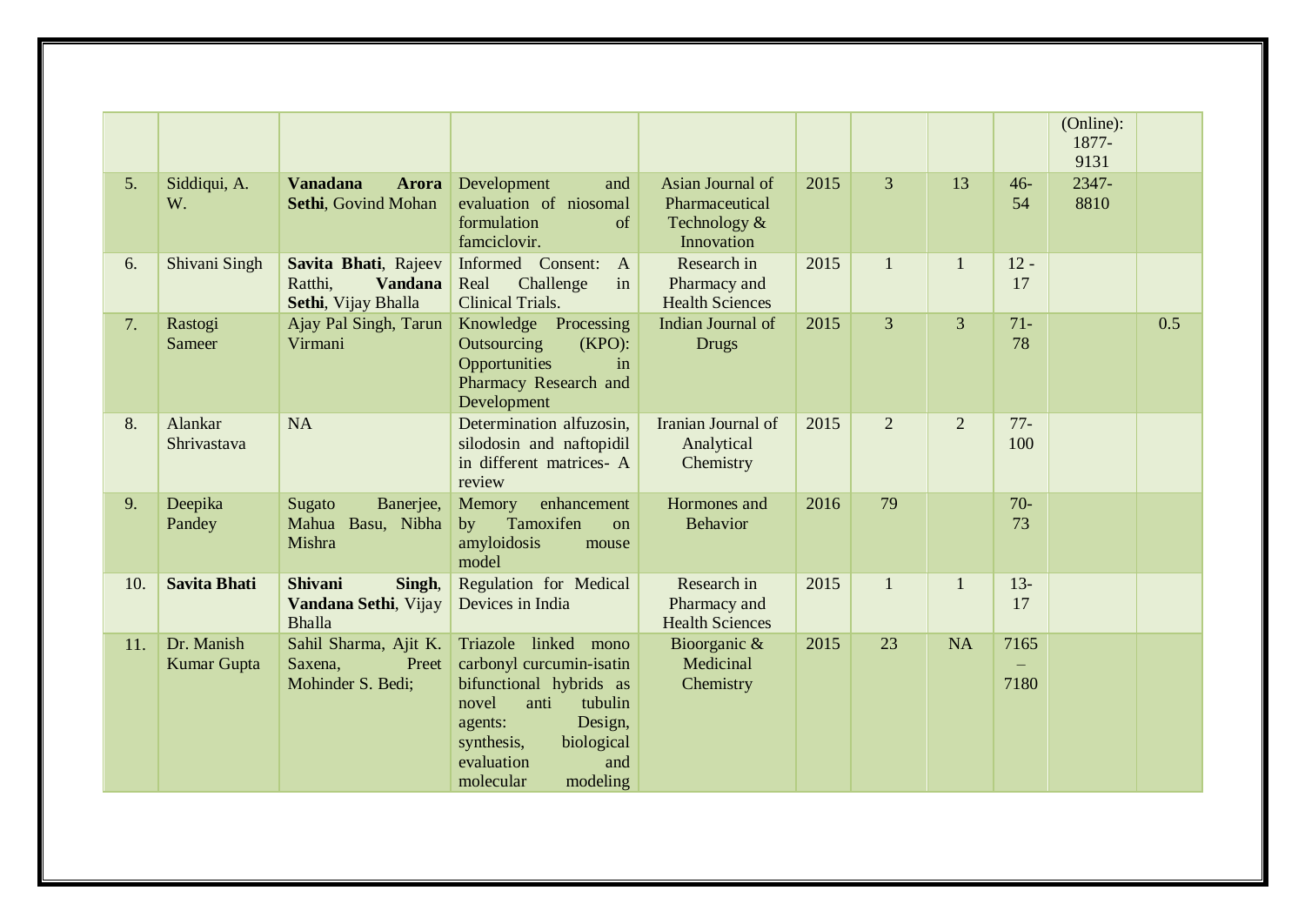|     |                                  |                                                                                                                                                                                                                        | studies                                                                                                                                                                              |                                                                 |      |                |              |                |                           |       |
|-----|----------------------------------|------------------------------------------------------------------------------------------------------------------------------------------------------------------------------------------------------------------------|--------------------------------------------------------------------------------------------------------------------------------------------------------------------------------------|-----------------------------------------------------------------|------|----------------|--------------|----------------|---------------------------|-------|
| 12. | Rastogi<br>Sameer                | Tarun<br>Virmani,<br>Charan<br>Deshwal,<br>Joyti Gupta                                                                                                                                                                 | Novel<br>Synthesis<br>of<br><b>Functionally Substituted</b><br>Pyrazole and Biological<br>Evaluation                                                                                 | <b>Res Pharm Health</b><br>Sci.                                 | 2015 | $\mathbf{1}$   | $\mathbf{1}$ | $18 -$<br>22   |                           | 0.5   |
| 13. | Hemlata<br>Nimesh                | Vinod<br>Tiwari,<br>Chunhua<br>Yang,<br>Sushma R. Gundala,<br>Krishna<br>Chuttani,<br>Puja P. Hazari, Anil<br>K. Mishra, Abhisheak<br>Sharma, Jawahar Lal,<br>Katyal, Ritu<br>Anju<br>Vibha<br>Aneja,<br>and<br>Tandon | Preclinical Evaluation of<br>DMA,<br>a<br>Bisbenzimidazole,<br>as<br>Radioprotector:<br>Toxicity,<br>Pharmacokinetics,<br>and<br>Biodistribution<br><b>Studies</b><br>in Balb/c Mice | <b>MOLECULAR</b><br><b>PHARMACOLOG</b><br>Y                     | 2015 | 88             |              | $768-$<br>778  | $1521 -$<br>0111          |       |
| 14. | Sheetal<br>Chaudhary             | Dr. Manish<br>Kumar<br>Gupta                                                                                                                                                                                           | Homology Modelling: A<br>versatile tool to predict<br>3D structure of proteins                                                                                                       | Pharm Aspire: Dec<br>2015 Reviews                               | 2015 |                |              |                |                           |       |
| 15. | Shekhar<br>Sharma                | M. Chawla, S Mor, A.<br>Diwan, Rupali Kalra                                                                                                                                                                            | Techno<br>managerial<br><b>Skills</b>                                                                                                                                                | World Journal of<br>Pharmacological<br>Research &<br>Technology | 2015 | $\overline{3}$ | 6            | $216 -$<br>223 |                           |       |
| 16. | Siddiqui, A.<br>W.               | Mohammed<br>Ali,<br>Kamran J. Naquvi,<br>Shahnaz S. Husain                                                                                                                                                             | New phosphoglycerides<br>the<br>seeds<br>from<br>of<br>Lactuca sativa L.                                                                                                             | The Pharmaceutical<br>and Chemical<br>Journal                   | 2015 | $\overline{2}$ | $\mathbf{1}$ | $1-5$          | 2349-<br>7092             |       |
| 17. | <b>Bhardwaj</b><br><b>Alok</b>   | Modi K. P                                                                                                                                                                                                              | A review on Therapeutic<br>potential of Nelumbo<br>nucifera (Gaertn)                                                                                                                 | <b>IJPSR</b>                                                    | 2016 | $\overline{7}$ | $\mathbf{1}$ | $42 -$<br>54   |                           |       |
| 18. | Dr. Manish<br><b>Kumar Gupta</b> | Harbinder<br>Singh,<br>Kumar,<br>Mandeep<br>Kunal Nepali, Ajit K.<br>Saxena, Sahil Sharma,<br>Preet Mohinder<br><b>S.</b>                                                                                              | Triazole tethered C5-<br>curcuminoid-coumarin<br>based molecular hybrids<br>novel<br>antitubulin<br>as<br>Design,<br>agents:                                                         | European Journal of<br>Medicinal<br>Chemistry                   | 2016 | 116            |              | $102 -$<br>115 | ISSN:<br>$0223 -$<br>5234 | 5.672 |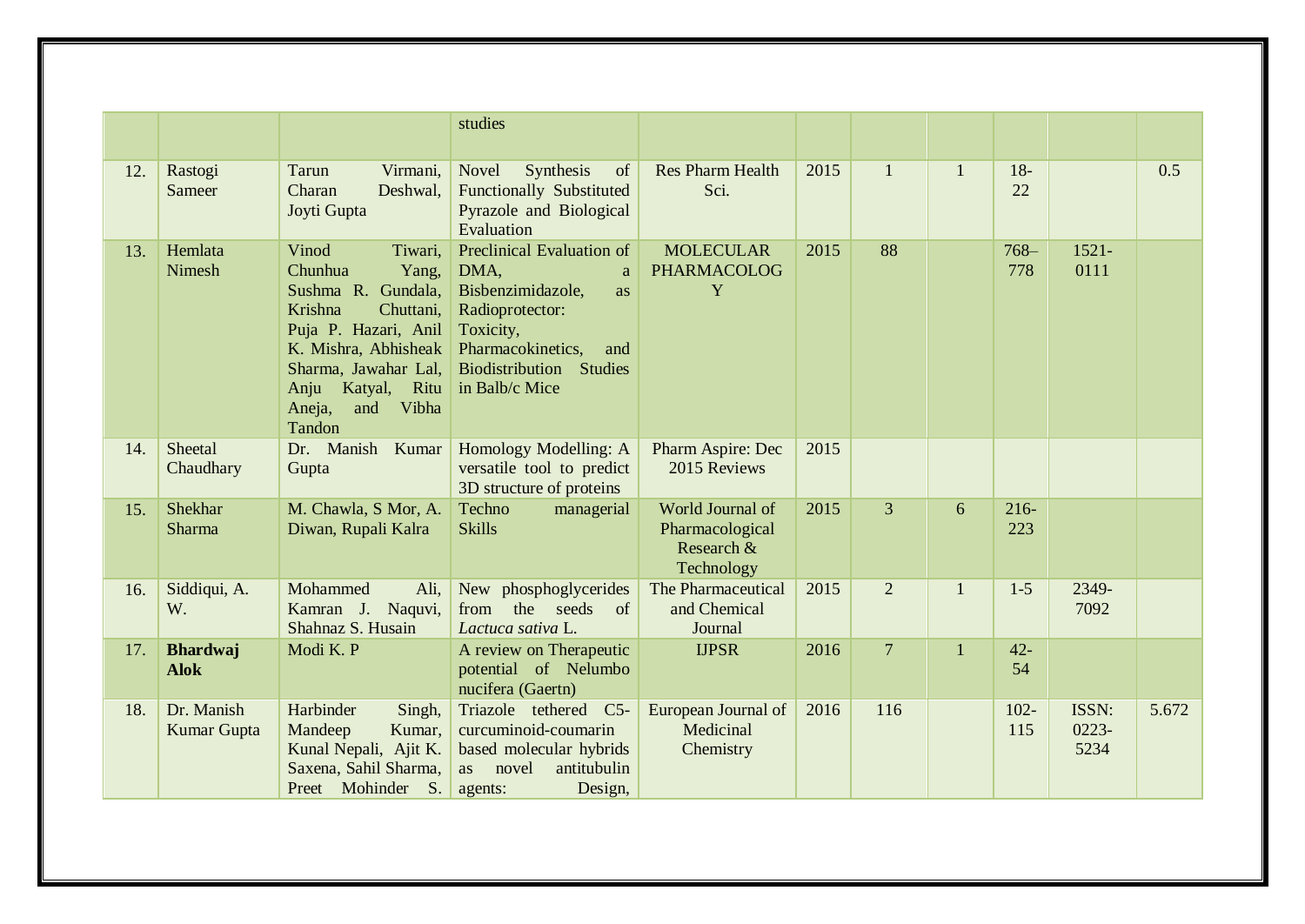|     |                           | Bedi                                                                                            | biological<br>synthesis,<br>investigation<br>and<br>docking studies                                                                                                                         |                                                                         |      |                |                |                                |                                                                        |       |
|-----|---------------------------|-------------------------------------------------------------------------------------------------|---------------------------------------------------------------------------------------------------------------------------------------------------------------------------------------------|-------------------------------------------------------------------------|------|----------------|----------------|--------------------------------|------------------------------------------------------------------------|-------|
| 19. | Dr. Manish<br>Kumar Gupta | Sahil Sharmaa, Ajit<br>Kumar Saxena and<br><b>Preet Mohinder Singh</b><br>Bedia                 | Thiazolidinone<br>Constraint<br>Combretastatin Analogs<br>as Novel<br>Antitubulin<br>Design,<br>Agents:<br>Synthesis,<br>Biological<br><b>Evaluation and Docking</b><br><b>Studies</b>      | <b>Anti-Cancer Agents</b><br>in Medicinal<br>Chemistry                  | 2016 | 17             | $\overline{2}$ | $230-$<br>240                  | SSN:<br>1875-<br>5992<br>(Online)<br>ISSN:<br>1871-<br>5206<br>(Print) | 2.049 |
| 20. | <b>Shivani Singh</b>      | Rajeev Kumar, Sudhir<br>Arora                                                                   | Formulation<br>and Development<br>of<br>Herbal Cucumber Gel<br>for Sunscreen and Anti-<br>oxidnt Activities.                                                                                | World Journal of<br>Pharmacy and<br>Pharmaceutical<br>Sciences.         | 2016 | 5              | 6              | $747 -$<br>758                 | ISSN:<br>2278-<br>4357                                                 |       |
| 21. | Deepika Saini             | Ritu Karwasra, Prerna<br>Kalra,<br>Yogendra<br>Kumar Gupta, Ajay<br>Kumar,<br>Surender<br>Singh | Antioxidant and<br>anti-<br>inflammatory potential<br>of pomegranate<br>rind<br>extract to ameliorate<br>cisplatininduced<br>acute<br>kidney injury                                         | <b>Food and Function</b>                                                | 2016 | $\overline{7}$ |                | 3091<br>$\blacksquare$<br>3101 | 2042-<br>650X                                                          | 2.686 |
| 22. | Deepika Saini             | Ritchu Sethi, Sandeep<br>Arora, Sandeep Jain                                                    | Synthesis,<br>Characterization,<br>Molecular<br>Docking<br><b>Studies</b><br>and<br>Antimicrobial<br>$\sigma$<br>$N-$<br>Evaluation<br>Benzimidazol-1-Yl-<br>MethylBenzamide<br>Derivatives | Indian Journal of<br>Pharmaceutical<br><b>Education</b> and<br>Research | 2016 | 50             | $\overline{3}$ | $424 -$<br>434                 | 0019-<br>5464                                                          | 0.219 |
| 23. | Deepika Saini             | Ajay Kumar, Shilpy<br>Aggarwal, Dhirender                                                       | Synthesis<br>and<br>anti-<br>inflammatory--analgesic                                                                                                                                        | Indian Journal of<br>Heterocyclic                                       | 2016 | 25             |                | $317 -$<br>324                 | $0971 -$<br>1627                                                       | 0.207 |